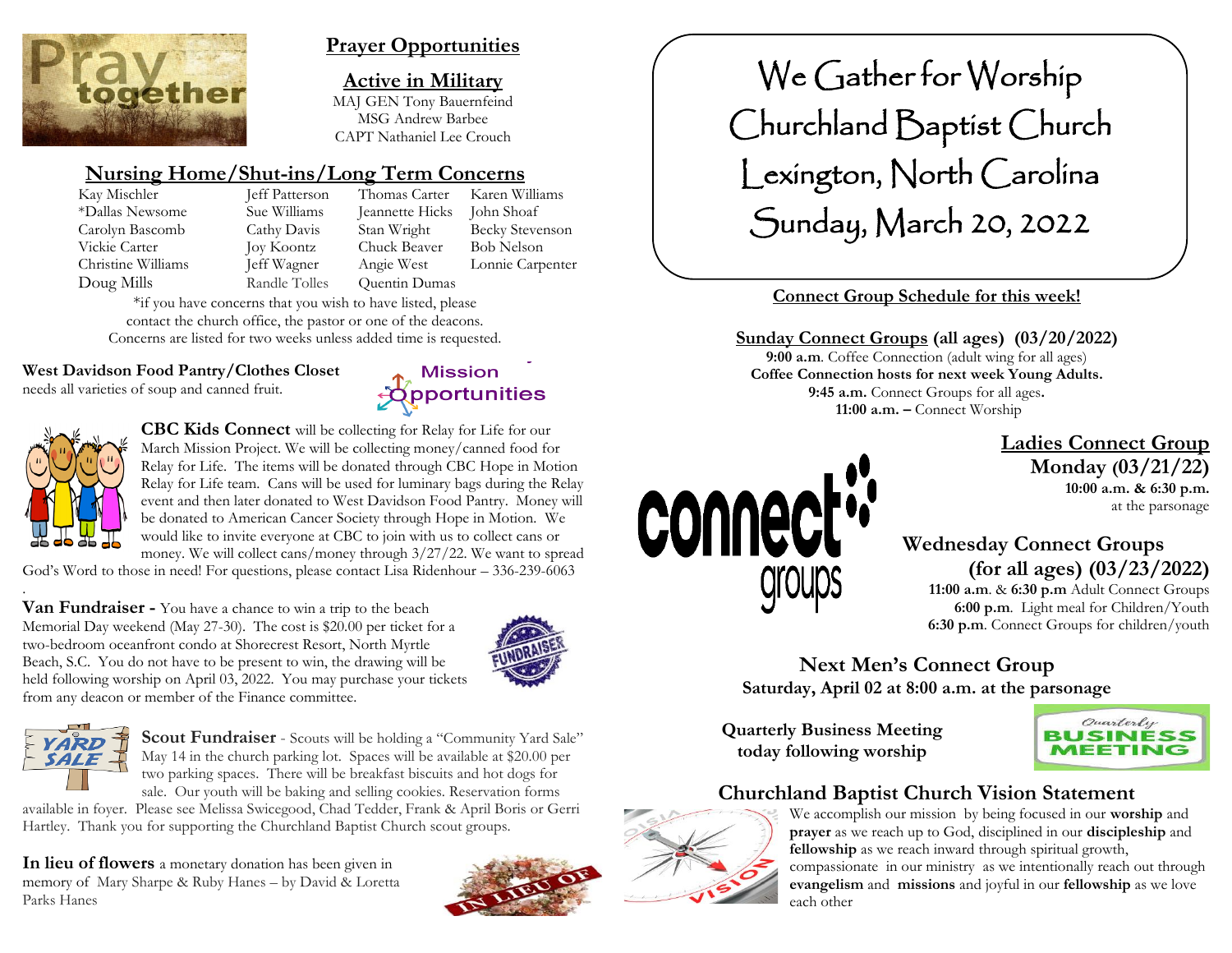

The Worship Service at Eleven O'clock Sunday morning, March 20, 2022 Î

Worship is Connecting With God

#### **Chiming of the Hour**

**Welcome/The Work of the Church**

**Call to Worship – Chancel Choir** Greater is He than is in Me (437)

#### **Invocation**

**Hymn of Praise #138** At Calvary

**Children's sermon –** Fairye Mills

**Special Music – Chancel Choir** Tell it to Jesus/What a Friend

> **Hymn of Giving #493** Onward Christian Soldiers

**Offertory Prayer -** Sherri Manno

#### **Receiving of Tithes and Offerings** .

**Doxology**

#### **Message – Dr. Huckaby** Spiritual Warfare Sermon Series

The Attack of the Enemy – Matthew 4:1-10

**Invitation # – 280 –** Jesus Keep Me Near the Cross

**Postlude** Roy Hicks

# **Spiritual Warfare Sermon Series The Enemy's Attack - Nehemiah 6:1-16**

**Introduction –** we do battle with Satan because we know his tactics:

**Tactic**  $#1 - D$  (6:1-3) **2** Sanballat and

Geshem sent me this message: "Come, let us meet together in one of the villages<sup>[\[a\]](https://www.biblegateway.com/passage/?search=nehemiah+6&version=NIV#fen-NIV-12404a)</sup> on the plain of Ono." But they were scheming to harm me; **<sup>3</sup>** so I sent messengers to them with this reply: "I am carrying on a great project and cannot go down. Why should the work stop while I leave it and go down to you?

| How do I battle deception, through d |                  |       | P Discernment                                |
|--------------------------------------|------------------|-------|----------------------------------------------|
| comes from the s, m                  |                  | and r | God's Word (Psalm 119;                       |
| 2 Timothy 2:15); $P_$                |                  |       | (1 Timothy 2:8; 1 Thessalonians 5:17-19) and |
|                                      | (Hebrews $6:1$ ) |       |                                              |

**Tactic #2 – P\_\_\_\_\_\_\_\_\_\_\_\_\_\_ (6:4) <sup>4</sup>** Four times they sent me the same message, and each time I gave them the same answer.

✓ **How do I battle persistence? F\_\_\_\_\_\_\_\_\_\_\_\_\_\_ on the work God has given (2nd Timothy 2:3-5).**

**Tactic #3 - S\_\_\_\_\_\_\_\_\_\_\_\_\_\_ and G\_\_\_\_\_\_\_\_\_\_\_\_\_\_ (6:5-9) <sup>5</sup>** Then, the fifth time, Sanballat sent his aide to me with the same message, and in his hand was an unsealed letter <sup>6</sup> in which was written: "It is reported among the nations—and Geshem<sup>[\[b\]](https://www.biblegateway.com/passage/?search=nehemiah+6&version=NIV#fen-NIV-12408b)</sup> says it is true—that you and the Jews are plotting to revolt, and therefore you are building the wall. Moreover, according to these reports you are about to become their king **<sup>7</sup>** and have even appointed prophets to make this proclamation about you in Jerusalem: 'There is a king in Judah!' Now this report will get back to the king; so come, let us meet together." **<sup>8</sup>** I sent him this reply: "Nothing like what you are saying is happening; you are just making it up out of your head." **<sup>9</sup>** They were all trying to frighten us, thinking, "Their hands will get too weak for the work, and it will not be completed." But I prayed, "Now strengthen my hands."

✓ How do I battle slander and gossip? **C\_\_\_\_\_\_\_\_\_\_\_\_\_\_** by telling the t  $(6:8)$  and t  $\overline{God(6:9)}$ 

**Tactic #4 - F\_\_\_\_\_\_\_\_\_\_\_\_\_\_ (6:12-14)** I realized that God had not sent him, but that he had prophesied against me because Tobiah and Sanballat had hired him. **<sup>13</sup>** He had been hired to intimidate me so that I would commit a sin by doing this, and then they would give me a bad name to discredit me.

✓ How do I battle fear? **R\_\_\_\_\_\_\_\_\_\_\_\_\_\_.** F\_\_\_\_\_\_\_\_ is not from God and our r in God.

**Conclusion**  $-\text{let's busy our hands with God's business and as did the people building the$ wall, have a mind to work and pray, Lord, strengthen our hands. .

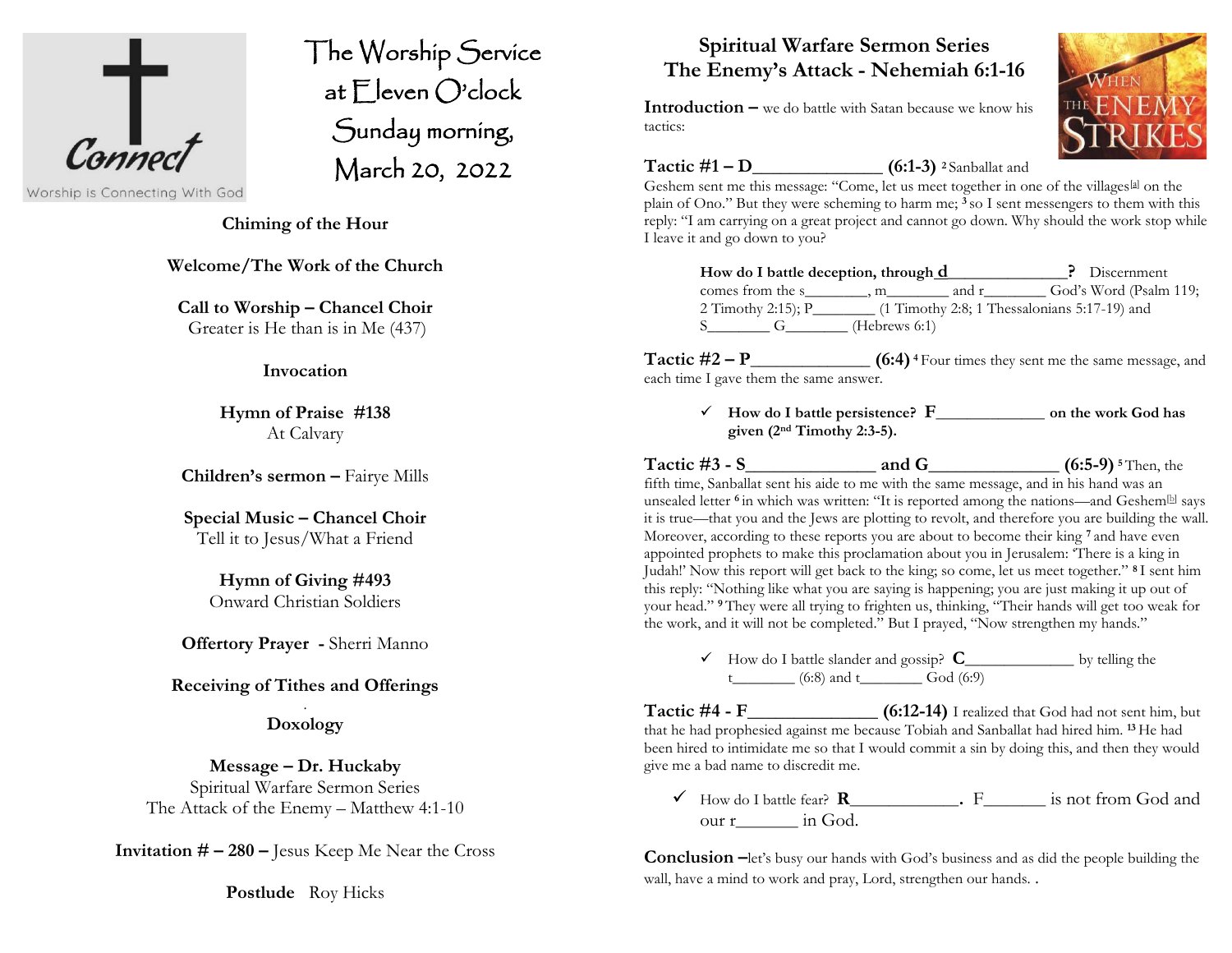

# **Volunteer Opportunities**

**Deacon of the Week -** Sherri Manno **Next week** – Lisa Ridenhour

**Nursery Volunteers 03/20 –** Jessica West/Angie West – **3/27 –** Marlena Fleeman/Sarah Hand

**Children's Church** - **03/20 –** Lisa Ridenhour/Sandra Beck **3/27 –** Kelli Hopkins/April Boris

#### **Wednesday Children's Connect**

**03/23 –** Lisa Ridenhour/Sandra Beck/Ann burns/Barbara Shoaf **3/30 –** Lisa Ridenhour/Ryane Nicole Oaks/April Boris/Angie West

> **Office Secretaries 03/20 –** Karen Allen – **3/27 -** Amy Freeman

**Counting Team 03/20 –** Pam Phipps/Luke Shepherd - **3/27 –** Karen Allen/Sherri Manno

#### **Ushers**

**03/13 -**Tim Freeman/Ronald Hartley/Spencer Shoaf/Luke Shepherd **03/20 –** Ronnie Beck/Harold Burns/Randall Allman/Rick Lomax



**Senior Adult Spring Banquet** – March 31 at 11:00 a.m. Reeds Baptist Church. A meal will be served, and the special guest is Ms. Rachelle Denny, an uplifting and encouraging musician. See Kay Beck if you're interested in going.

#### **J.O. Walton Scholarship -**

Applications for the J.O. Walton scholarship are now available. Applications are available at West Davidson High School or in the church office. If you have any questions please see April Boris, Lisa Ridenhour, or Jackie Stiffel. Applications are due by Friday April 1st, 2022.





# **Volunteer Opportunities**

**Deacon of the Week -** Sherri Manno **Next week** – Lisa Ridenhour

**Nursery Volunteers 03/20 –** Jessica West/Angie West – **3/27 –** Marlena Fleeman/Sarah Hand

**Children's Church** - **03/20 –** Lisa Ridenhour/Sandra Beck **3/27 –** Kelli Hopkins/April Boris

#### **Wednesday Children's Connect**

**03/23 –** Lisa Ridenhour/Sandra Beck/Ann burns/Barbara Shoaf **3/30 –** Lisa Ridenhour/Ryane Nicole Oaks/April Boris/Angie West

> **Office Secretaries 03/20 –** Karen Allen – **3/27 -** Amy Freeman

> > **Counting Team**

**03/20 –** Pam Phipps/Luke Shepherd - **3/27 –** Karen Allen/Sherri Manno

#### **Ushers**

**03/13 -**Tim Freeman/Ronald Hartley/Spencer Shoaf/Luke Shepherd **03/20 –** Ronnie Beck/Harold Burns/Randall Allman/Rick Lomax



**Senior Adult Spring Banquet** – March 31 at 11:00 a.m. Reeds Baptist Church. A meal will be served, and the special guest is Ms. Rachelle Denny, an uplifting and encouraging musician. See Kay Beck if you're interested in going.

### **J.O. Walton Scholarship -**

Applications for the J.O. Walton scholarship are now available. Applications are available at West Davidson High School or in the church office. If you have any questions please see April Boris, Lisa Ridenhour, or Jackie Stiffel. Applications are due by Friday April 1st, 2022.





**Scheduled Meetings this Week Leadership Team** Wednesday, March 23, 2022 5:00 p.m.



**Scheduled Meetings this Week Leadership Team** Wednesday, March 23, 2022 5:00 p.m.